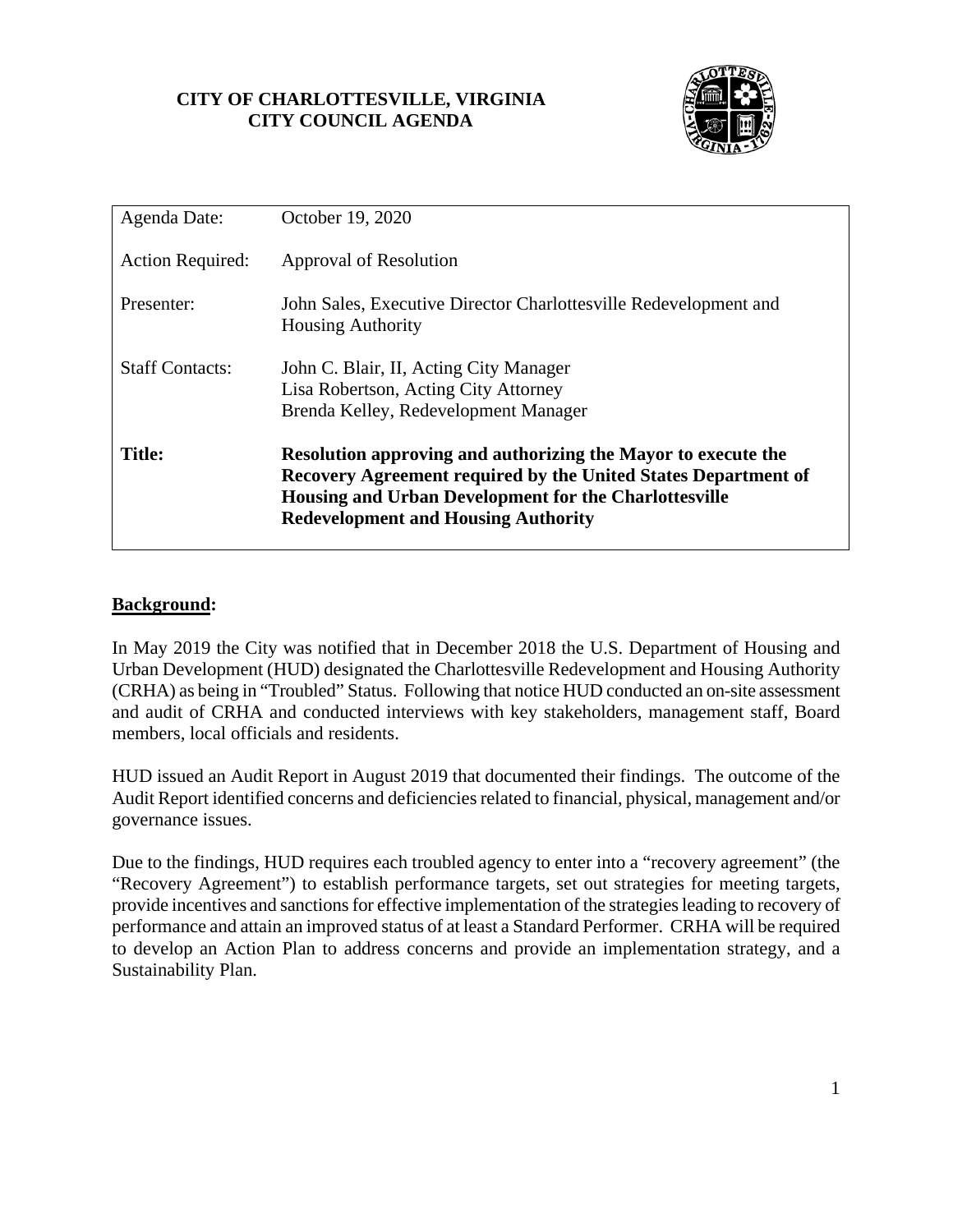# **Discussion:**

Because the City Council originally activated the CRHA within the City of Charlottesville, and City Council appoints the members of the CRHA's governing board, HUD requests that the City also be a party to the Recovery Agreement. By signing this Recovery Agreement, the City:

- Agrees to work with CRHA to develop and implement a Sustainability Plan if necessary to achieve recovery; and
- Acknowledges the importance of effective governance as part of the recovery and sustainability of the CRHA. "As a signatory of this Agreement, the City of Charlottesville commits to monitor the duly appointed Commissioners, the appointees to the Charlottesville RHA Governing Board, in the discharge of their duties. Upon the discovery of any failure of the Charlottesville RHA Board to discharge its duties under this Agreement, the City of Charlottesville shall work with HUD to ensure compliance with the terms of the Agreement. Such assistance from the City of Charlottesville shall not obligate it to assume any financial obligations of the Charlottesville RHA under the terms of the ACC."

The City Attorney's office has reviewed the recovery agreement proposed by HUD (attached) and has approved the form of the agreement for Council's consideration.

# **Alignment with Council Vision Areas and Strategic Plan:**

This action aligns with the Council's Vision for quality housing opportunities that offers affordable housing for people of all income levels, racial backgrounds, life stages and abilities. This action aligns with the City Council's Strategic Plan Goal Four: A Strong Diversified Economy and Goal One: An Inclusive Community of Self-Sufficient Residents.

## **Budgetary Impact:**

This request does not require any additional funding from the City budget.

## **Alternatives**:

City Council can decline to approve the attached Resolution.

## **Attachments**:

- Proposed Resolution
- Recovery Agreement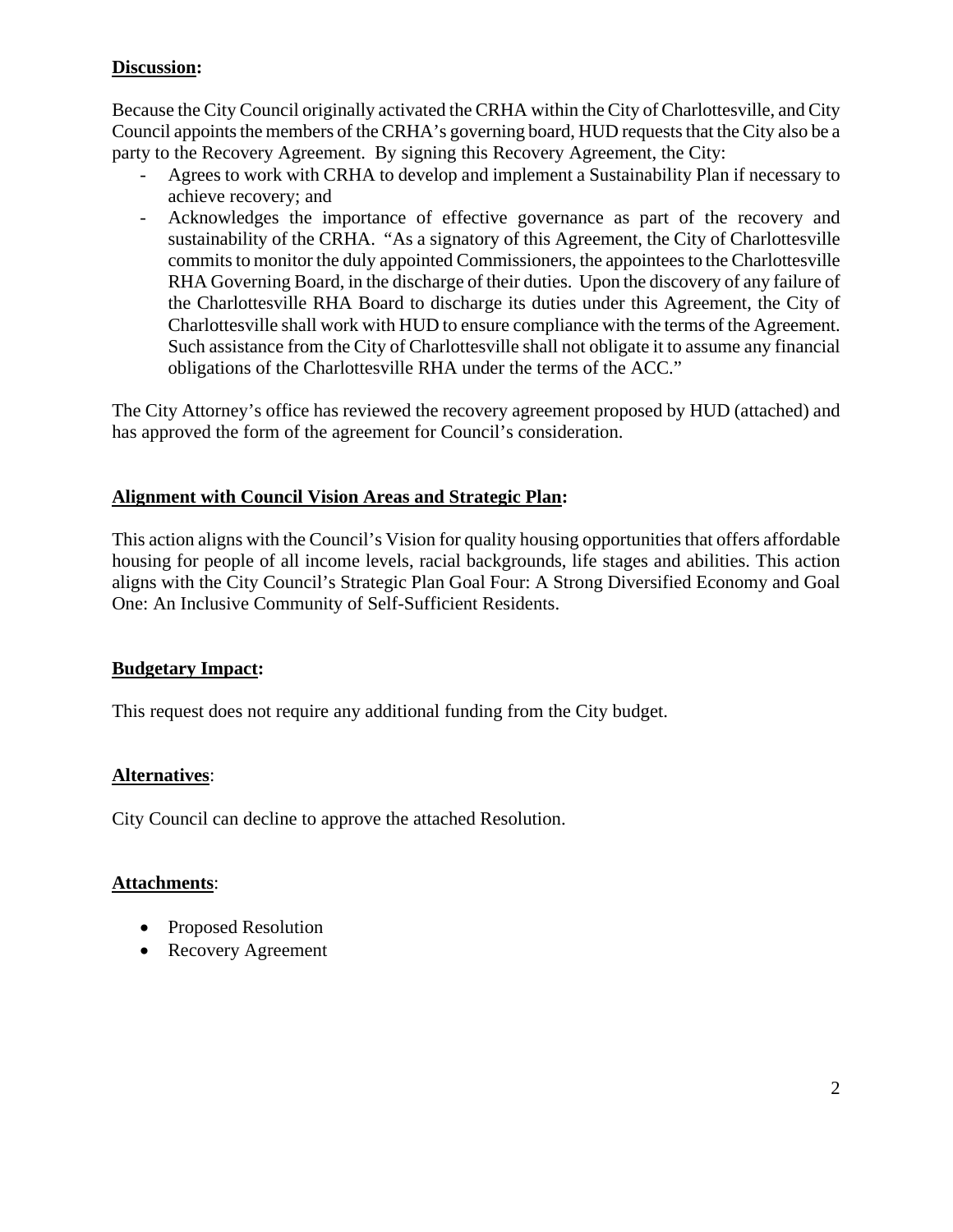#### **RESOLUTION**

# **APPROVING A RECOVERY AGREEMENT BETWEEN CHARLOTTESVILLE REDEVELOPMENT AND HOUSING AUTHORITY AND THE UNITED STATES DEPARTMENT OF HOUSING AND URBAN DEVELOPMENT AND THE CITY OF CHARLOTTESVILLE**

**WHEREAS**, in May 2019, the City of Charlottesville was notified by the U.S. Department of Housing and Urban Development ("HUD") that Charlottesville Redevelopment and Housing Authority ("CRHA") has been designated "Troubled" for financial, physical and/or management indicators, or other deficiencies as HUD has identified; and

**WHEREAS**, in August 2019, HUD issued an Audit Report that identified specific deficiencies in operations. HUD requires each troubled agency to enter into agreements that establish performance targets to remedy deficiencies, set out strategies for meeting targets, provide for incentives and sanctions for effective implementation of the strategies leading to recovery of performance and attain an improved status of a least a Standard Performer; and

**WHEREAS**, HUD requests that the City of Charlottesville be a party to the Recovery Agreement and to take certain actions in the event CRHA's governing board does not effectively perform under the Recovery Agreement.

**NOW, THEREFORE, BE IT RESOLVED** by the City Council of the City of Charlottesville, Virginia, **THAT**:

The Recovery Agreement proposed by HUD and CRHA is hereby approved, and City Council hereby authorizes the Mayor to execute the Recovery Agreement on behalf of the City of Charlottesville and City Council.

 $\overline{\phantom{a}}$  , and the contract of the contract of the contract of the contract of the contract of the contract of the contract of the contract of the contract of the contract of the contract of the contract of the contrac

 Approved by Council October 19, 2020

 Kyna Thomas, CMC Clerk of Council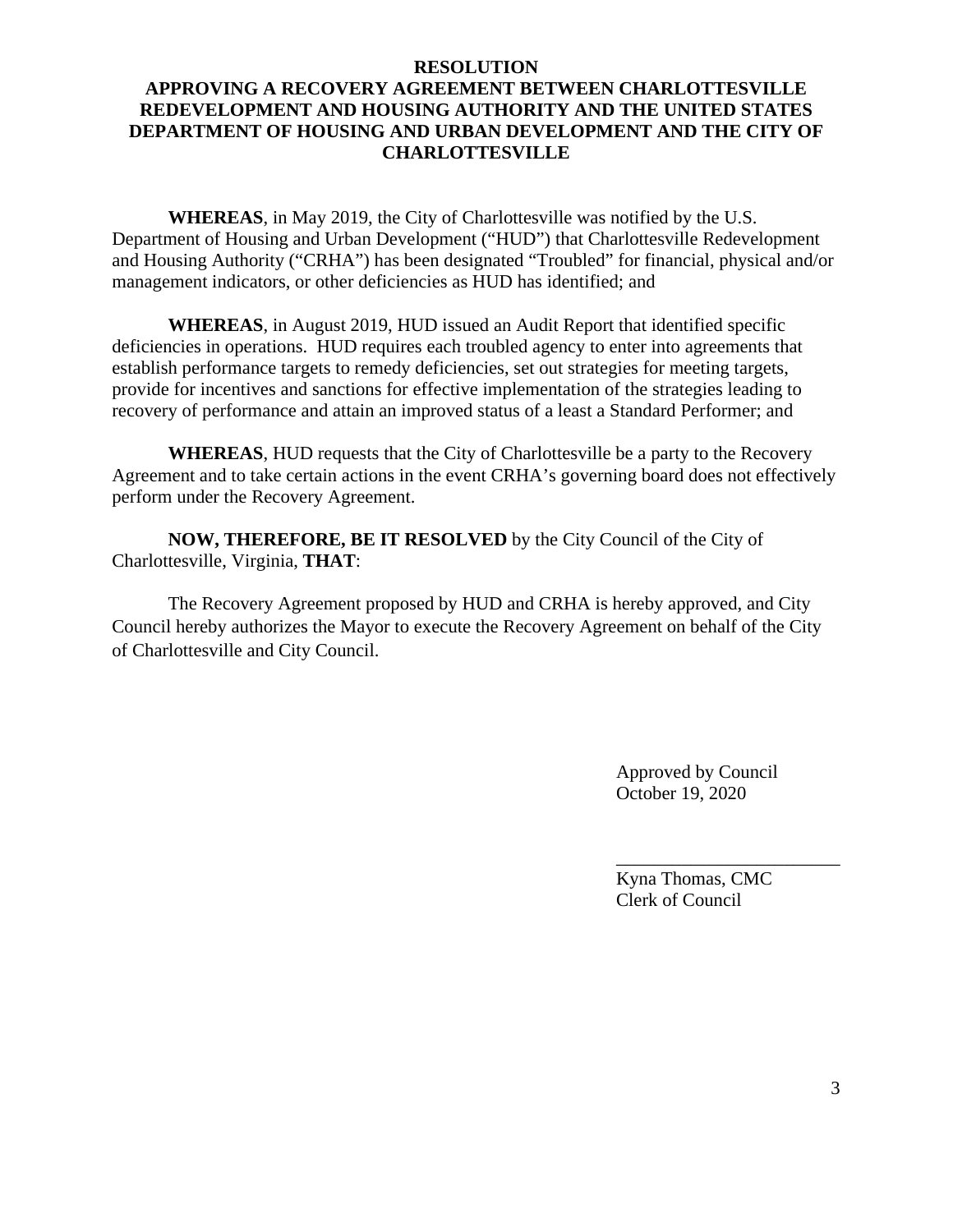## **Recovery Agreement between Charlottesville Redevelopment and Housing Authority And the United States Department of Housing and Urban Development And the City of Charlottesville**

This Recovery Agreement is entered into between the Charlottesville RHA, the UNITED STATES DEPARMENT OF HOUSING AND URBAN DEVELOPMENT ("HUD") and the City of Charlottesville as of this day of \_\_\_\_\_\_\_\_\_\_\_\_\_\_\_, 2020.

### **RECITALS**

**WHEREAS**, under the United States Housing Act of 1937, as amended, ("Act"), 42 U.S.C. § 1437 *et seq*., the United States Department of Housing and Urban Development ("HUD") is responsible for administering low income housing programs, and pursuant to the Act, HUD has entered into an Annual Contributions Contract ("ACC") with the Charlottesville RHA to develop and operate public housing projects of the Charlottesville RHA; and

**WHEREAS**, pursuant to the Act, HUD must evaluate public housing performance and has instituted the Public Housing Assessment System ("PHAS"); and

**WHEREAS**, on the basis of an annual PHAS score, the Charlottesville RHA has been designated Troubled or Substandard for financial, physical and/or management indicators, or other such deficiencies as HUD has identified; and

**WHEREAS**, the Act requires HUD to enter into agreements that establish performance targets, set out strategies for meeting targets, provide for incentives and sanctions for effective implementation of the strategies leading to recovery of performance and attain an improved status of at least a Standard Performer; and

**WHEREAS**, the recovery of performance is intended to lead to a sustainable sound fiscal management and good governance; and

**WHEREAS,** the parties desire to correct all HUD-identified deficiencies through the implementation of this Recovery Agreement, ("Agreement");

**NOW THEREFORE**, in consideration of the mutual covenants and agreements herein contained, HUD, the Charlottesville RHA and the City of Charlottesville agree as follows:

- I. The Charlottesville RHA agrees to achieve the outcomes outlined in the Action Plan and incorporated into this Agreement as Exhibit A.
- II. The Charlottesville RHA and the City of Charlottesville agree to work together to develop and implement a Sustainability Plan if necessary to achieve recovery.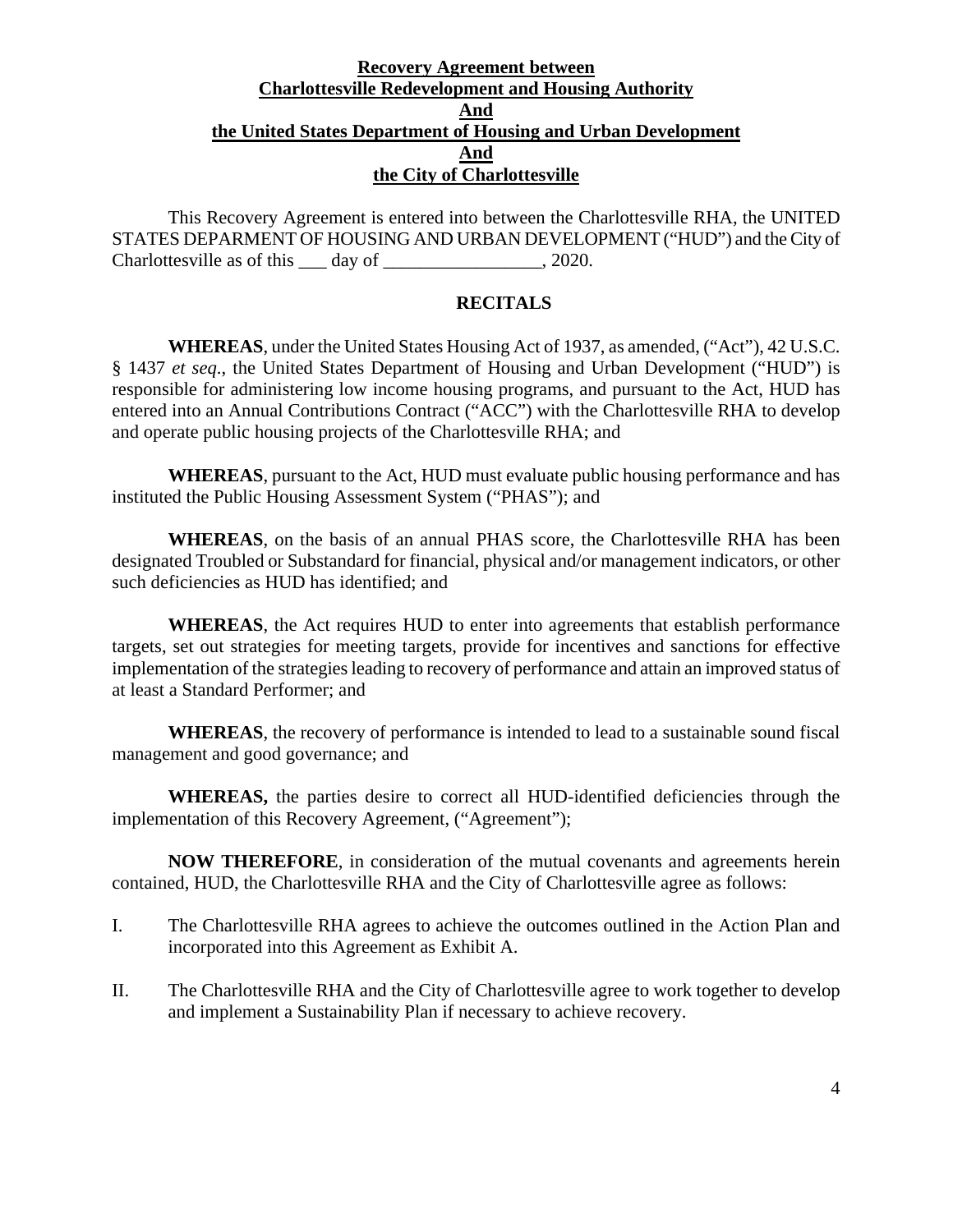- III. The Action Plan describes the results following HUD's review and assessments of PHA performance, the measures that need to be implemented to improve the performance and the desired outcomes to be achieved and establishes a timetable to achieve those outcomes. The Action Plan also identifies the available remedies to resolve HUD's determination of nonperformance.
- IV. Upon execution of the Agreement, the Charlottesville RHA will commence with the required actions listed in the Plan within the timeframes set forth therein.
- V. The Charlottesville RHA will cure identified deficiencies within the timeframes established in the Action Plan.
- VI. Subject to section XII, regardless of possible changes in the Charlottesville RHA's Board composition, or the decision-making individuals for HUD or the City of Charlottesville, the term of this Agreement is effective as of the execution date of this document and will continue until completion of the Action Plan in accordance with 6(j) (2) and (3) of the Act, and any agreed upon extensions. This Agreement will remain in effect until the Charlottesville RHA has completed all items listed in the Plan, even if HUD removes the Charlottesville RHA's troubled/substandard designation.
- VII. HUD, in its discretion, may provide technical assistance, including training or contract support, to the Charlottesville RHA to facilitate accomplishment of the items in the Action Plan. The Charlottesville RHA's compliance with the Action Plan, however, shall not be contingent on HUD's provision of any technical assistance or other discretionary assistance.
- VIII. The Charlottesville RHA shall provide HUD with written progress reports as identified in the Action Plan. The report shall detail the Charlottesville RHA's progress towards the completion of the items required by the Action Plan. The reports shall identify those items that have been completed and provide any necessary documentation to support this determination.
- IX. HUD will review the Action Plan progress reports submitted by the Charlottesville RHA and supporting documentation. HUD will confirm in writing to the Charlottesville RHA the items that HUD determines to have been successfully completed, those that require additional documentation and those that are past due.
- X. If the Charlottesville RHA disagrees with HUD's determination concerning the completion of any item, the Charlottesville RHA may request a reconsideration of the determination and submit additional information to support its position. HUD will provide the Charlottesville RHA with a written notice of its decision.
- XI. The failure of the Charlottesville RHA, its employees, officers, agents, or contractors to comply with this Agreement, including the failure to achieve the agreed-upon outcomes or to take the actions or comply with the time frame set forth in the Action Plan, may result in HUD seeking any available remedies, including any of the following actions sequentially or simultaneously: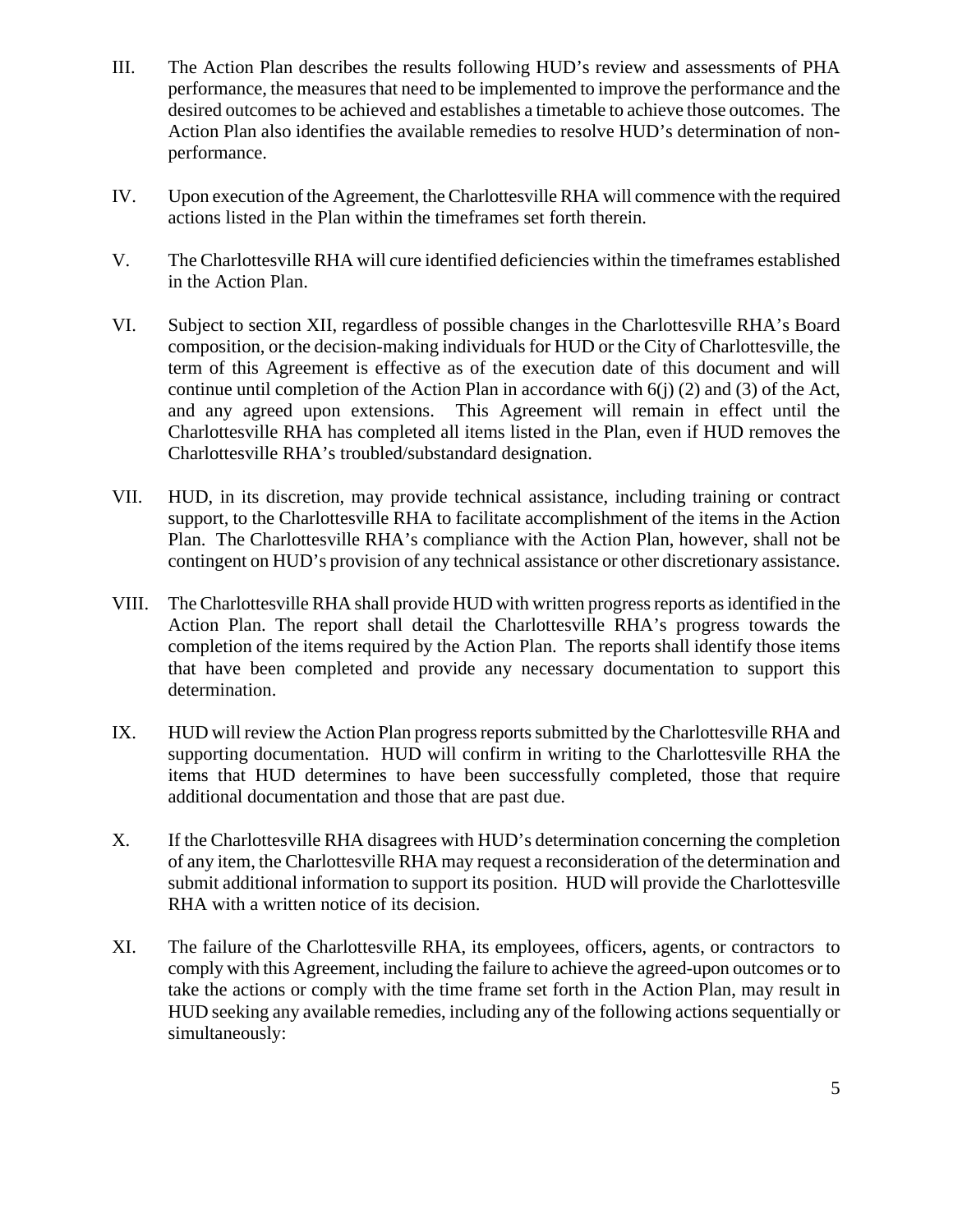- a. Consolidation;
- b. Consortia/Joint Venture;
- c. Contraction of Operational Activities;
- d. Cooperative Endeavor Agreement;
- e. Debarment;
- f. Deliver possession and control of project(s) to HUD;
- g. Limited Denial of Participation;
- h. Receivership; and/or
- i. Suspension.
- XII. The parties by mutual written agreement may agree to extend the timeframes set forth in the Action Plan from time to time. In the event said timeframes are extended, HUD agrees that it will not take any of the actions against the Charlottesville RHA as set forth in this section of the Agreement for noncompliance with original timeframes.
- XIII. Communication related to the Recovery Agreement and Action Plan shall be provided to the Public Housing Director and the HUD Recovery Team leader, if applicable.
- XIV. HUD, the Charlottesville RHA and their employees, subcontractors, partners or assigns, and the City of Charlottesville shall comply with all applicable federal, state, and local laws and regulations relating to the performance of this Agreement to which their activities are subject.
- XV. Notwithstanding any provisions of this Agreement to the contrary, the parties shall not be held liable for any failure or delay in the performance of this Agreement that arises from fires, floods, strikes, embargoes, acts of the public enemy, unusually severe weather, outbreak of war, riots, civil commotion, force majeure, acts of God, or for any other cause of same character which is unavoidable through the exercise of due care and beyond the control of the parties, provided that said failure or delay in the performance of this Agreement attributed to any of the events described herein is acknowledged in writing by HUD. Upon the issuance of HUD's written acknowledgement, the failure to perform shall be deemed excused during the continuance of such circumstances as determined by HUD, but this Agreement shall otherwise remain in effect.
- XVI. In the event of any conflict between terms in this Agreement, including all exhibits, attachments and all other documents specifically incorporated by reference, and HUD's applicable Public Housing requirements including, but not limited to, the Act, HUD regulations there under (and, to the extent applicable, any HUD-approved waivers of regulatory requirements), the ACC, HUD notices, the HUD-approved Declaration of Trust or Declaration of Restrictive Covenants in favor of HUD, and all applicable Federal statutory, executive order and regulatory requirements, as those requirements may be amended from time to time, the applicable Public Housing requirements shall prevail. HUD reserves the right to resolve any conflict.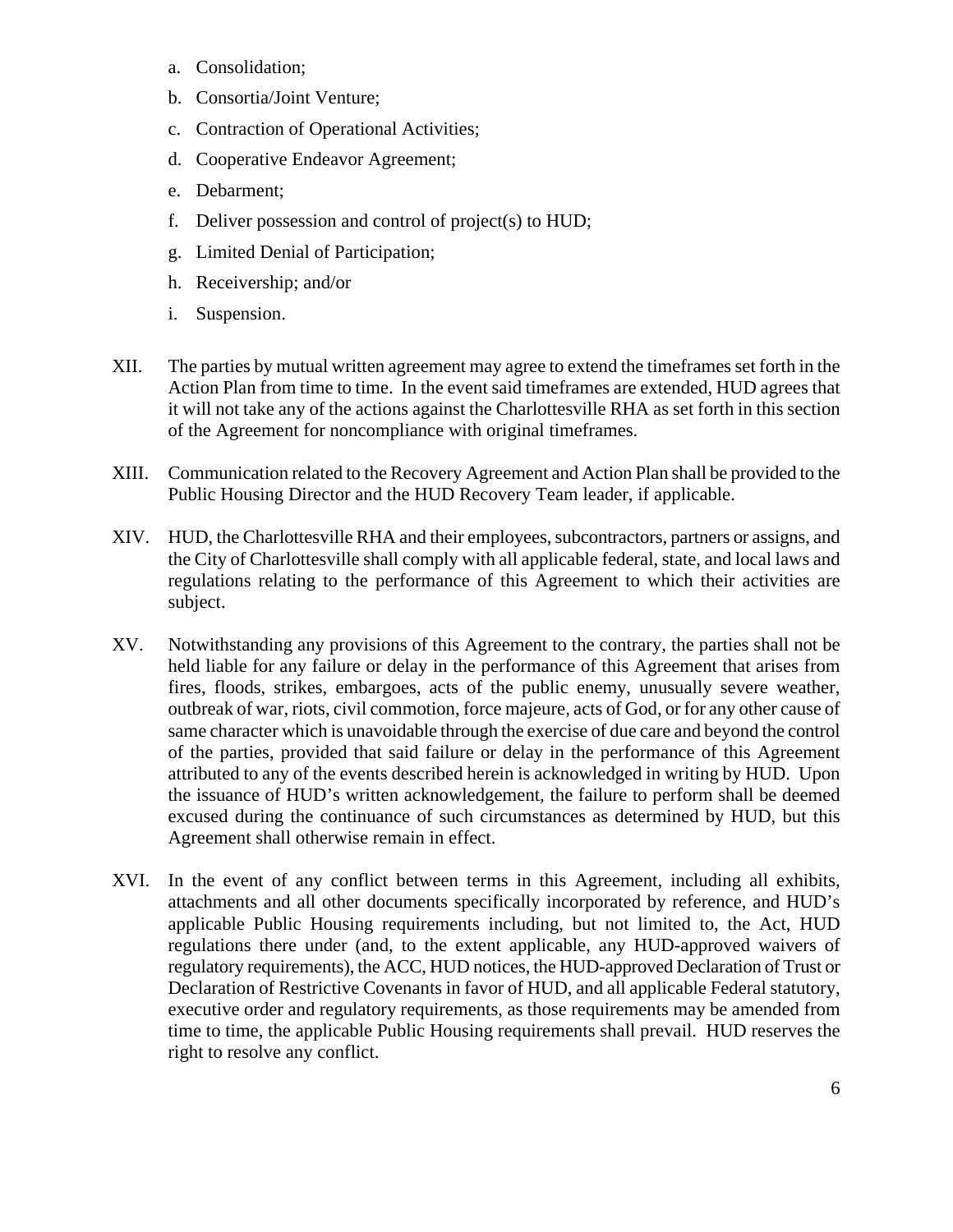- XVII. Any modification or amendment of any condition or provision in this Agreement by either party will not imply or constitute a further modification or amendment of the same or any other condition or provision, nor shall it relieve the parties from performing any subsequent obligations strictly in accordance with the term of this Agreement. No modification or amendment shall be effective unless in writing and signed by the party against whom enforcement is sought. Such modification or amendment shall be limited to provisions of this Agreement specifically referred to therein and shall not be deemed a modification or amendment of any other provision. No modification or amendment of this Agreement shall constitute a HUD-approved waiver of regulatory requirements.
- XVIII. Should any term or provision of this Agreement be held, to any extent invalid or unenforceable, as against any person, entity or circumstance during the term hereof, by force of any statute, law, or ruling of any forum of competent jurisdiction, such invalidity shall not affect any other term or provision of this Agreement to the extent that the Agreement shall remain operable, enforceable and in full force and effect to the extent permitted by law.
- XIX. To the extent authorized by the Act and HUD regulations, HUD can unilaterally amend this Agreement. Otherwise, this agreement may be amended by mutual agreement of the parties.
- XX. This Agreement states the entire understanding and agreement between the parties and supersedes any and all written or oral representations, statements, negotiations, or agreements previously existing between the parties with respect to the subject matter of this Agreement. However, this Agreement does not supersede, modify or amend the ACC as further described in Paragraph XXII. The parties recognize that any representations, statements or negotiations made by the staff of either party does not suffice to legally bind either party in a contractual relationship unless they have been reduced to writing and signed by their authorized representative(s). This Agreement shall inure to the benefit of and shall be binding upon the parties, their respective assigns, and successors in interest.
- XXI. This Agreement may be executed and delivered in separate counterparts, which, when so executed and delivered, shall be deemed an original.
- XXII. This Agreement does not supersede, modify or amend the ACC between HUD and the Charlottesville RHA, or in any way excuse the Charlottesville RHA from complying fully with its obligations under the ACC. HUD does not waive its statutory, regulatory or contractual rights. Nothing contained in this Agreement shall serve to limit, modify or preclude HUD's right to take any remedial action allowed by the ACC or any provision of the Act or related regulations. Nothing contained in this Agreement shall serve to limit, modify or preclude HUD or the Charlottesville RHA's right to take any remedial action allowed by the Agreement.
- XXIII. The parties agree that any cost associated with the implementation of this Agreement, the Action Plan and the Sustainability Plan shall be their individual responsibility unless specifically agreed in writing between the parties.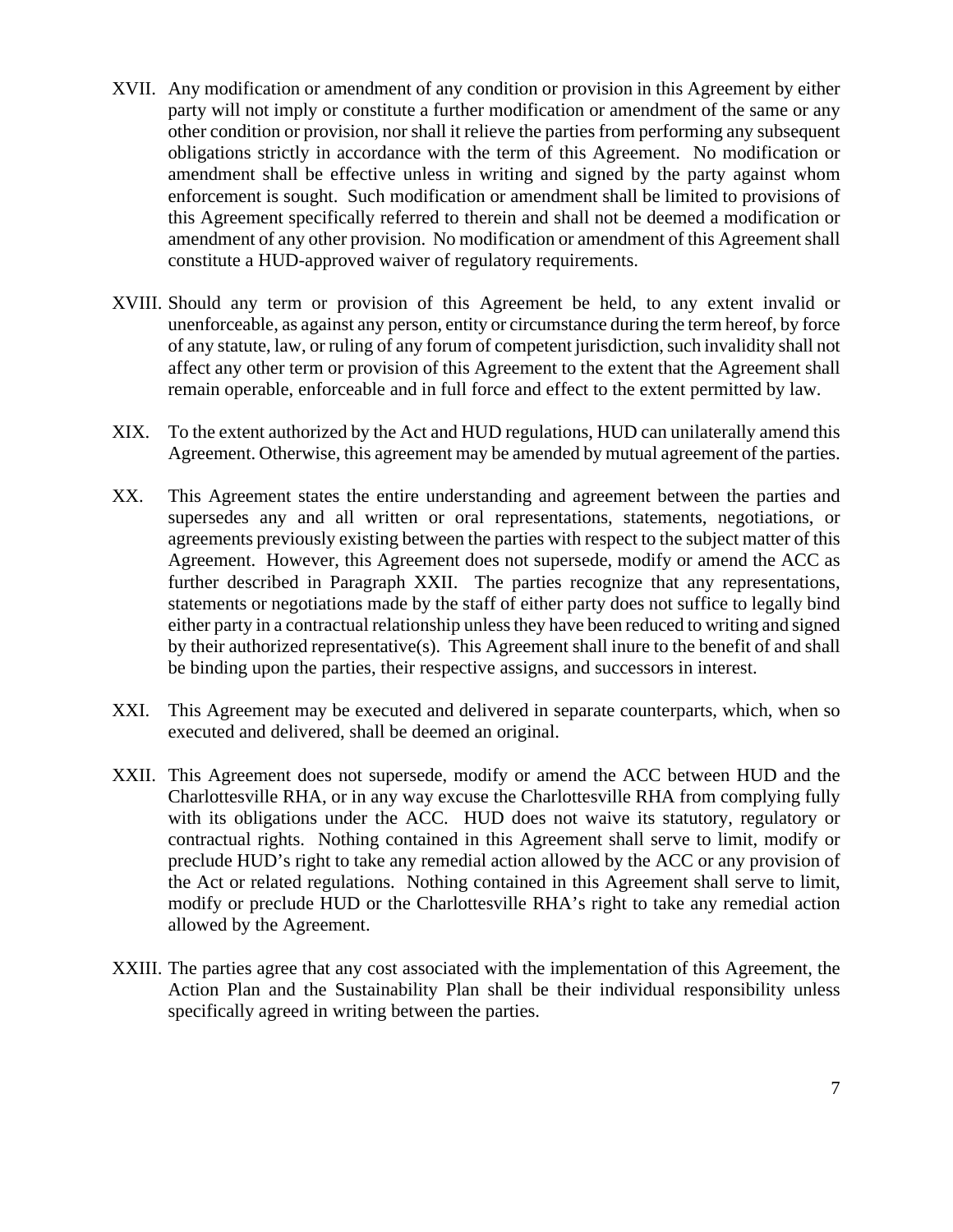XXIV. The City of Charlottesville, through its Appointing Authority, acknowledges the importance of effective governance as part of the recovery and sustainability of the Charlottesville RHA. As a signatory of this Agreement, the City of Charlottesville commits to monitor the duly appointed Commissioners, the appointees to the Charlottesville RHA Governing Board, in the discharge of their duties. Upon the discovery of any failure of the Charlottesville RHA Board to discharge its duties under this Agreement, the City of Charlottesville shall work with HUD to ensure compliance with the terms of this Agreement. Such assistance from the City of Charlottesville shall not obligate it to assume any financial obligations of the Charlottesville RHA under the terms of the ACC.

IN WITNESS WHEREOF, the parties or their duly authorized representatives hereby execute this Agreement on the date first written above.

[*signature page follows*]